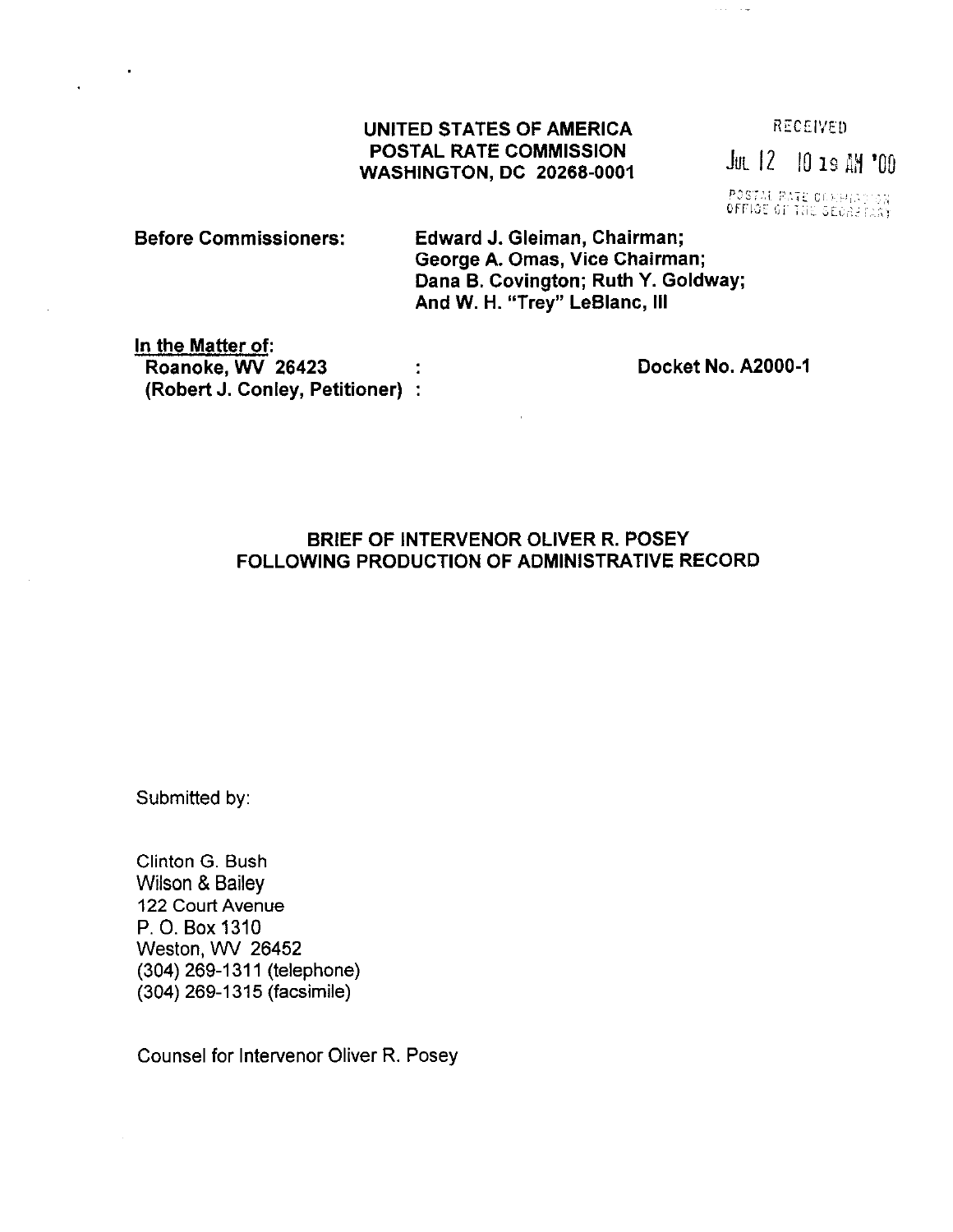## INDEX

 $\frac{1}{2} \left( \frac{1}{2} \right)^2$ 

 $\bar{z}$ 

| <b>Cases and Authorities</b>                                         | Page 3     |
|----------------------------------------------------------------------|------------|
| <b>Supporting Documentation</b>                                      | Page 4     |
| Intervenor's Statement of the Case                                   | Page 5     |
| Intervenor's Position as to the Merits<br>of the Final Determination | Page 7     |
| <b>Discussion</b>                                                    | Page 8     |
| <b>Proposed Holding</b>                                              | Page 18    |
| Letter from J. Rudy Henley, dated March 3, 2000                      | unnumbered |
| News Release from Benchmark Hospitality, dated July 6, [2000]        | unnumbered |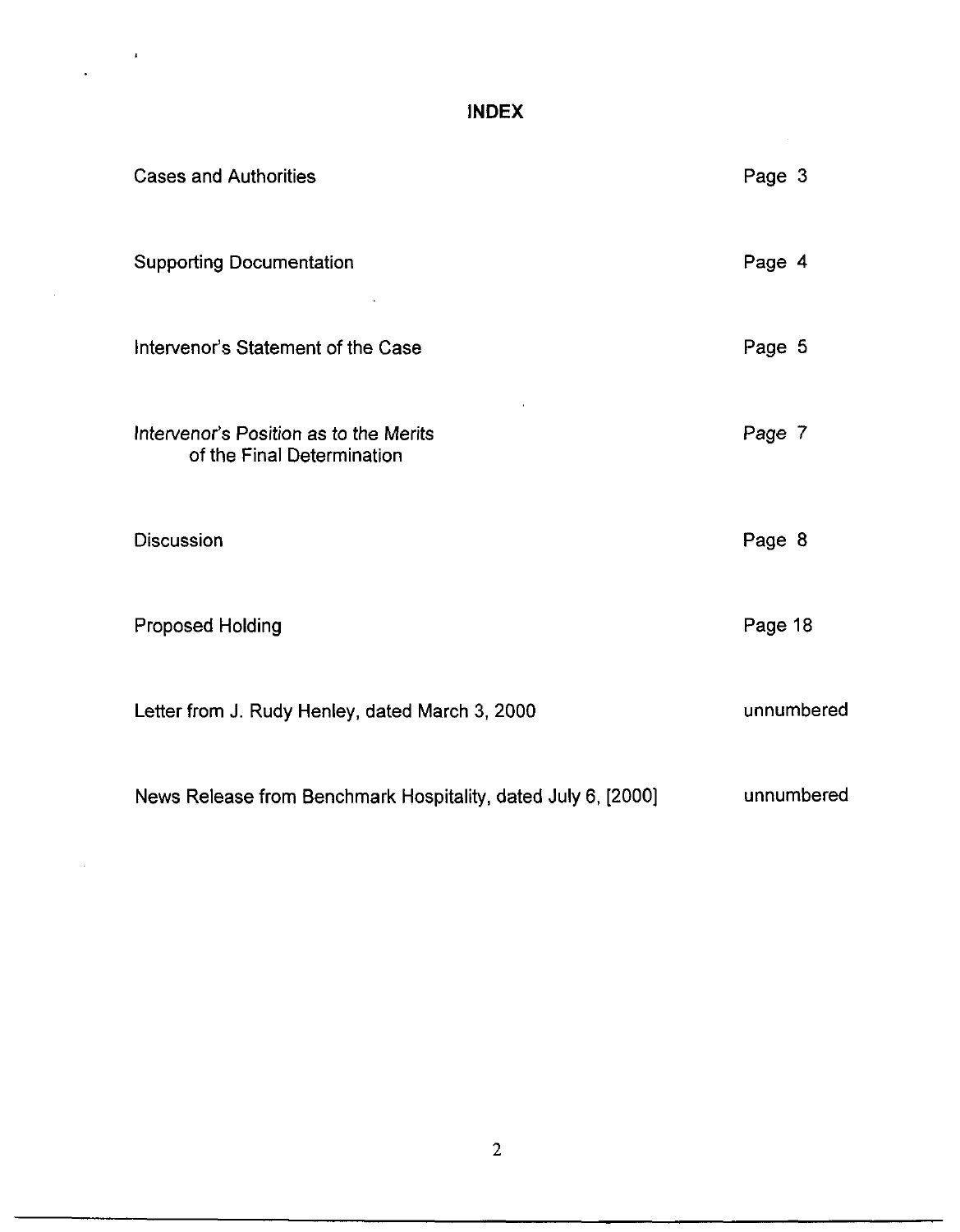## CASES AND AUTHORITIES

### CONSTITUTIONAL AMENDMENT CITED:

Fifth Amendment of the United States Constitution (Page 8)

## CODE CITED:

 $\begin{array}{c} \hline \end{array}$ 

 $\bullet$ 

| 39 U.S.C. § 101(b)    | (Page 12)     |
|-----------------------|---------------|
| 39 U.S.C. § 404(b)(1) | (Page 8)      |
| 39 U.S.C. § 404(b)(2) | (Page 12)     |
| 39 U.S.C. § 404(b)(5) | (Page 11, 12) |

## REGULATIONS CITED:

| 39 C.F.R. § 241.3(a) | (Page 12)   |
|----------------------|-------------|
| 39 C.F.R. § 241.3(d) | (Page 8, 9) |
| 39 C.F.R. § 241.3(g) | (Page 11)   |

## CASES CITED:

Memphis Light, Gas & Water Division v. Craft, 98 S.Ct. 1554, 1562 (1978). (Page 8)

Mullane v. Central Hanover Bank & Trust Co., 70 S.Ct. 652, 657 (U.S. 1950). (Page 9)

Richardson v. Perales, 402 U.S. 389,401 (1971). (Page 12)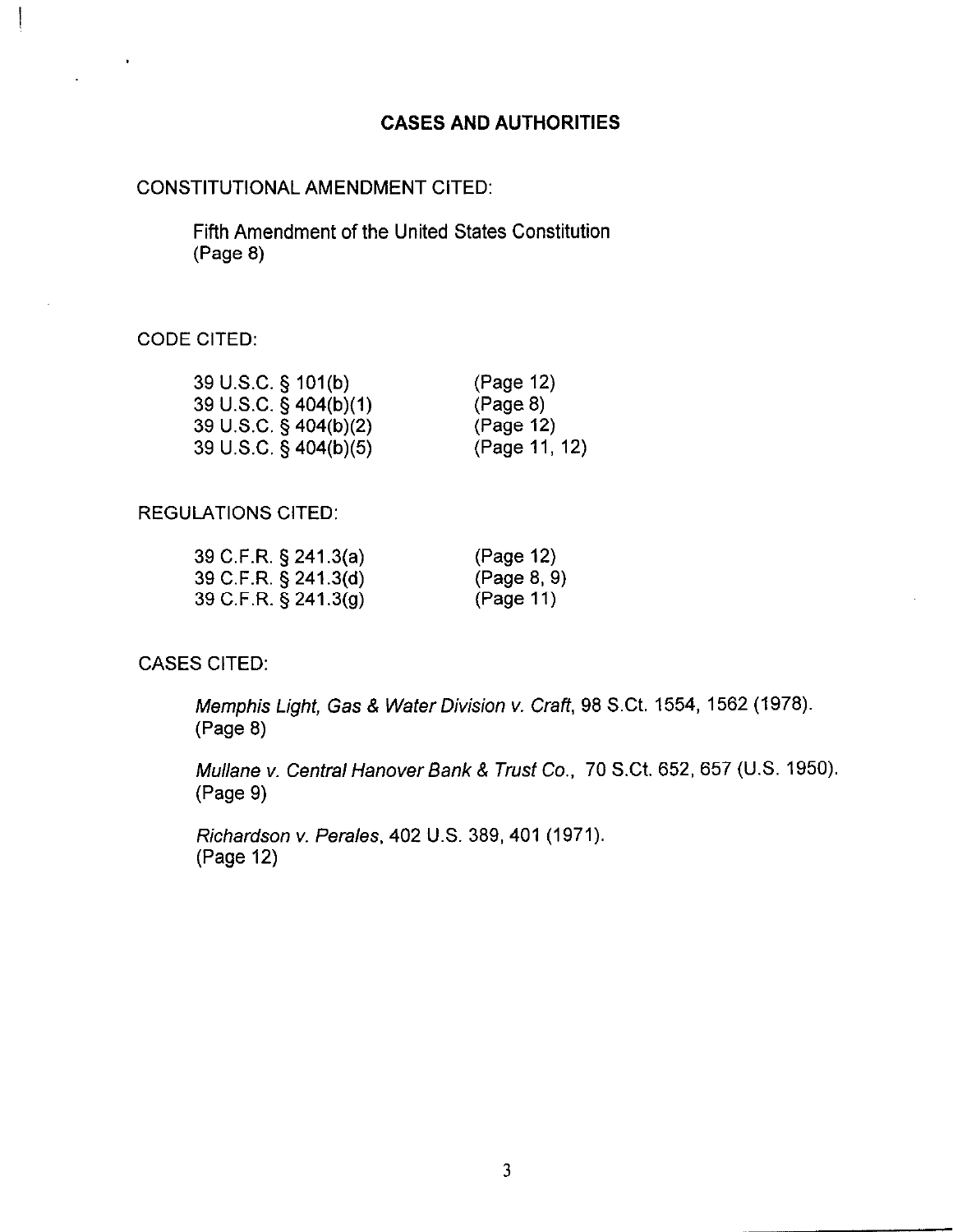## SUPPORTING DOCUMENTATION

The following documents are used for reference to supplement the administrative record provided by the U.S. Postal Service.

## FILED BY POSTAL SERVICE

Motion to Dismiss Proceedings

Statement of Explanation by United States Postal Service Regarding Filing of Administrative Record

## FILED BY INTERVENOR

Intervenor's Response to Motion to Dismiss

Exhibit I-1 - Affidavit of Oliver R. Posey

Exhibit l-4 - Letter from J. Rudy Henley, dated March 3, 2000

Exhibit l-5 - News Release from Benchmark Hospitality, dated July 6, [2000]

## FILED BY PETITIONER

Participant Statement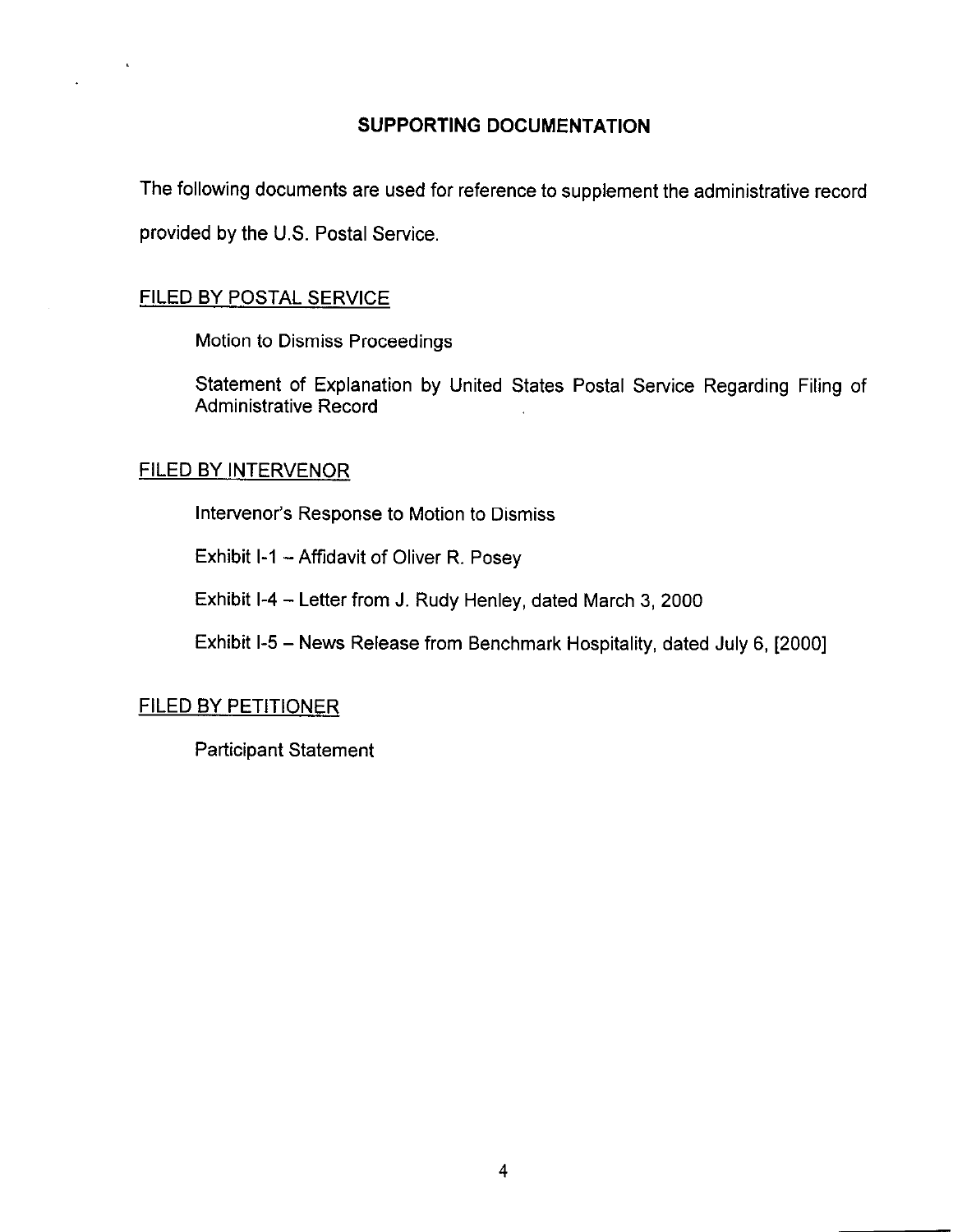## INTERVENOR'S STATEMENT OF THE CASE

In 1983, the U.S. Postal Service sent a cover letter and questionnaires to the patrons of the temporarily suspended Roanoke, WV Post Office. The cover letter solicited comments regarding service prior to the suspension, current service, and the effect officially closing would have on the community. The questionnaire, which patrons were asked to complete and return, was silent to the issue of whether or not the post office should be closed. The Postal Service, always "acutely attuned to the needs and interests of its customers," ' gave patrons five entire days to complete and return the questionnaire. A Proposal to Close the Temporarily Suspended Roanoke, WV Post Office was made in early 1984 and the Final Determination to Close the post office was made in December 1984. The final determination was appealed to the Postal Rate Commission. Well over one hundred patrons of the Roanoke Post Office sent letters to the Postal Rate Commission indicating opposition to the closure. The final determination was set aside because the finding was not supported by substantial evidence. In the late 1980s, the Postal Service made a superficial attempt to locate a site to construct a new Roanoke Post Office.

The Postal Service decided in 1996 that it would again attempt to close the Roanoke Post Office.<sup>2</sup> A proposal to close the Roanoke, West Virginia Post Office was allegedly posted on July 7, 1997. A Final Determination to close the post office was allegedly posted on March 4, 1998. The people served by the Roanoke Post Office did not receive proper notice of the proposal or the final determination. Robert J. COnley

<sup>&</sup>lt;sup>1</sup> See Statement of Explanation by United States Postal Service Regarding Filing of Administrative Record, Docket No. A2000-1, Roanoke, West Virginia 25423 (June 16, 2000), footnote 3.

 $<sup>2</sup>$  Item 26.</sup>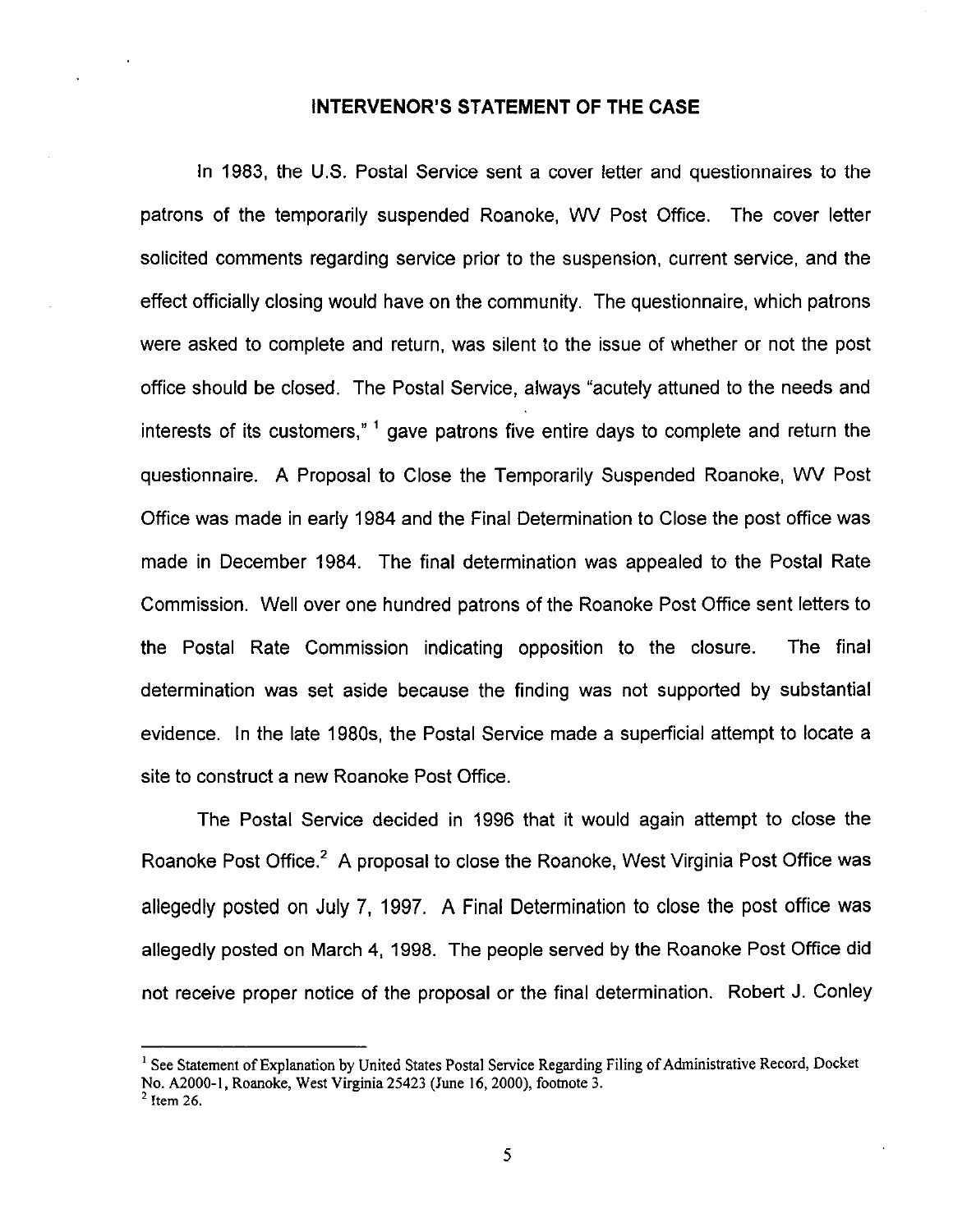(petitioner) filed an appeal of that Final Determination with the Postal Rate Commission (Commission) on or about April 21, 2000. The Commission accepted the appeal by order issued on May 10, 2000. The Commission ordered the Postal Service to file the administrative record in the matter by May 25, 2000 and established a procedural schedule. On or about May 16, 2000, the Postal Service filed a Motion to Dismiss Proceedings. The motion was accompanied by a limited administrative record consisting of a one page copy of Postal Bulletin 21984 (November 5, 1998), labeled as Exhibit 1; a one page cover sheet of the final determination to close the post office, labeled as Exhibit 2; and a one page cover sheet of the revised proposal to close the post office, labeled as Exhibit 3. On June 2, 2000, intervernor Oliver R. Posey (intervenor) filed his Notice of Intervention with the Commission and his response to the Postal Service's Motion to Dismiss. In support of his response, the intervenor submitted his affidavit, labeled as Exhibit I-1. On June 16, 2000, the Postal Rate Commission issued Order No. 1296, denying the Postal Service's Motion to Dismiss and again ordering production of the administrative record. The record was filed on June 23, 2000.

Because proper notice was not given regarding the proposed closing or the final determination, the due process rights of the intervenor and other persons served by the Roanoke Post Office were violated. The administrative record that has now been filed by the Postal Service establishes that the final determination to close the Roanoke, WV Post Office is arbitrary, capricious, and an abuse of discretion and not supported by substantial evidence. Therefore, this matter should be remanded to the Postal Service for further consideration.

6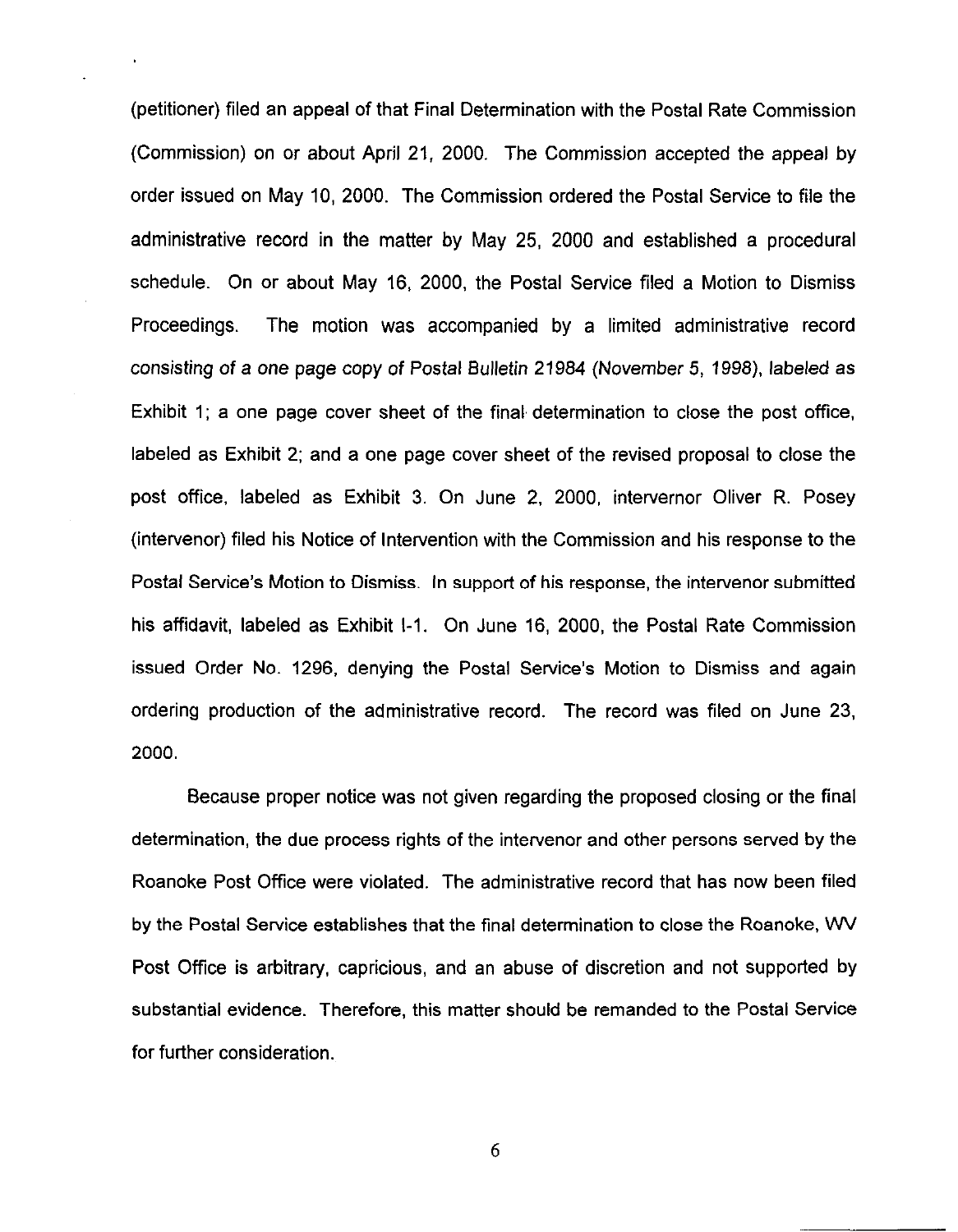## INTERVENOR'S POSITION AS TO THE MERITS OF THE FINAL DETERMINATION

The Postal Service alleges that a proposal to close the Roanoke, West Virginia Post Office was posted at the Walkersville/Crawford Post Office from July 7, 1997 to September 19, 1997. The Postal Service states that no comments were received and alleges that a Final Determination to close the post office was posted at the Walkersville/Crawford Post Office from March 4, 1998 to April 6, 1998. The Postal Service further states that no appeal was filed within the 30-day period following the posting of the Final Determination. The intervenor has no reason to dispute the Postal Service's position that no comments were made in regards to the proposed closure. However, the intervenor contends that the reason no comments were made on the proposed closing was that the people served by the Roanoke Post Office did not receive proper notice of the proposal as mandated by constitutional amendment, statute, regulation, and case law. Therefore, the intervenor was denied his right to present his views on the proposed closure. The intervenor further contends that the Postal Service failed to consider the proper factors in closing the Post Office. The intervenor also contends that proper notice was not given of the final determination of the Postal Service to close the Roanoke Post Office so the time limits for appealing the final determination did not begin to run. Therefore, the final determination should be set aside and returned to the Postal Service for reconsideration upon the proper factors and after proper notice has been given to the affected parties.

7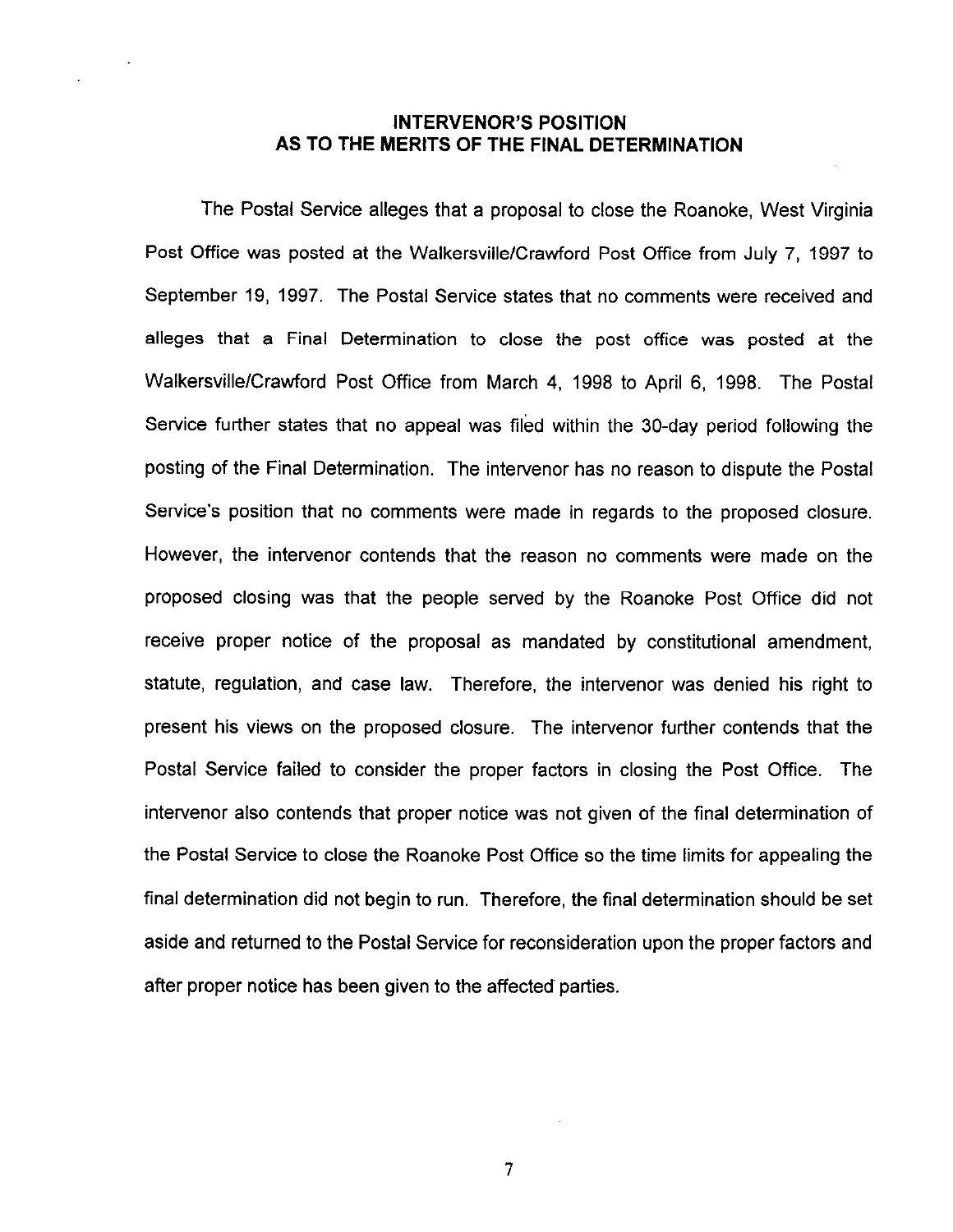#### **DISCUSSION**

## NOTICE OF PROPOSED CLOSURE

The intervenor contends that he did not receive proper notice of the proposed closure of the Roanoke Post Office. The Fifth Amendment of the United States Constitution guarantees all citizens due process of law. The Due Process Clause mandates that notice is proper only if it informs the affected parties of the action to be taken against them and it informs those parties of the procedures available for challenging that action. $3$  The Postal Service failed to meet the proper notice (procedural) requirements in effectuating the closure of the Roanoke, WV Post Office.

The Postal Service has alleged that, in 1997, it proposed to close the Roanoke, West Virginia Post Office. To effectuate the closure, the Postal Service must comply with certain procedural and substantive requirements. The constitutional principle of the Fifth Amendment is codified at 39 U.S.C.  $\S$  404(b)(1) which provides that the Postal Service "...shall provide adequate notice of its intention to close or consolidate such post office at least 60 days prior to the proposed date of such closing or consolidation to persons served by such post office to ensure that such persons will have an opportunity to present their views." Regulations promulgated as a result of this statute specify that the proposal to close the post office and an invitation for comments shall be posted prominently in the affected post office.<sup>4</sup> (emphasis added). In its prior Motion to Dismiss, the Postal Service has, in effect, conceded that it did not comply with the regulations. The Postal Service contends that it posted the notice in the Walkersville/Crawford Post Office, the post office providing alternative service for the

<sup>&</sup>lt;sup>3</sup> Memphis Light, Gas & Water Division v. Craft, 98 S.Ct. 1554, 1562 (1978).

 $4$  39 C.F.R. § 241,3(d)(1).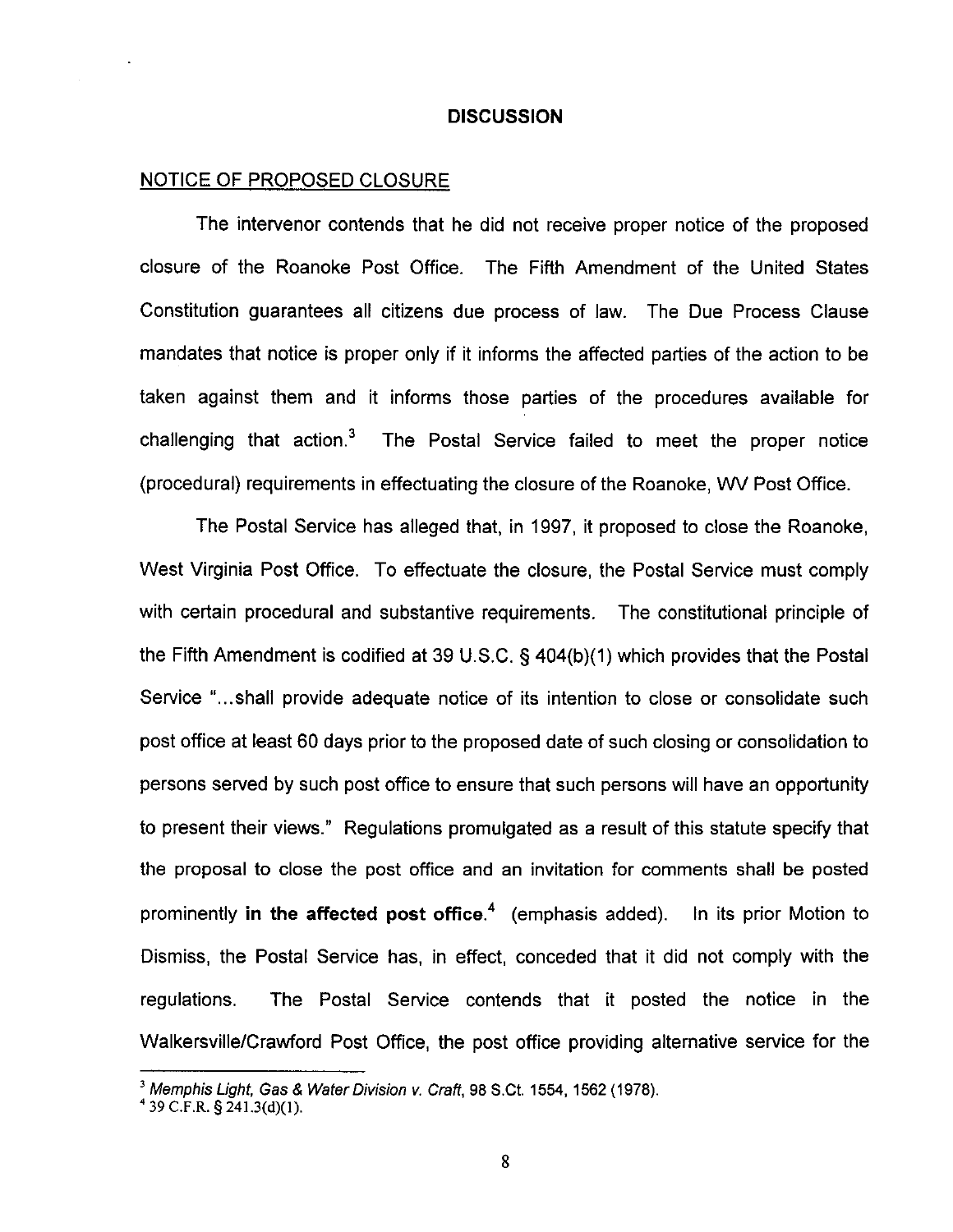Roanoke Post Office. Because the regulations make no express provision for posting the notice in the post office providing alternative service, the Postal Service must take any other steps necessary to inform the affected public of the nature of the proposed action.<sup>5</sup>

The Postal Service cannot establish, based only on its submission of a cover sheet from the proposal to close the post office, that notice was provided to the people served by the Roanoke Post Office. In Mullane v. Central Hanover Bank & Trust Co., the United States Supreme Court stated, "An elementary and fundamental requirement of due process in any proceeding which is to be accorded finality is notice reasonably calculated, under all the circumstances, to apprise interested parties of the pendency of the action and afford them an opportunity to present their objections."6 The "efforts" of the Postal Service to provide notice to the affected people fell well short of this requirement. The petitioner contends that there was no notice of the proposed closing in the local newspaper and no notice in the patrons' mailboxes.<sup>7</sup> Indeed, if the number of people actually affected by the closure is as small as the Postal Service alludes to in its Motion to Dismiss', then actual written notice to the individuals served by the Roanoke Post Office appears to be the necessary and reasonable way of noticing these people whose post office had been temporarily suspended.

The Walkersville/Crawford Post Office is located near Walkersville, West Virginia. The Postal Service has alleged that Walkersville, West Virginia is "the nearest

 $<sup>5</sup>$  39 C.F.R. § 241.3(d)(3).</sup>

 $^6$  Mullane v. Central Hanover Bank & Trust Co., 70 S.Ct. 652, 657 (U.S. 1950).

<sup>&#</sup>x27; Participant's Statement.

<sup>&#</sup>x27; Motion to Dismiss.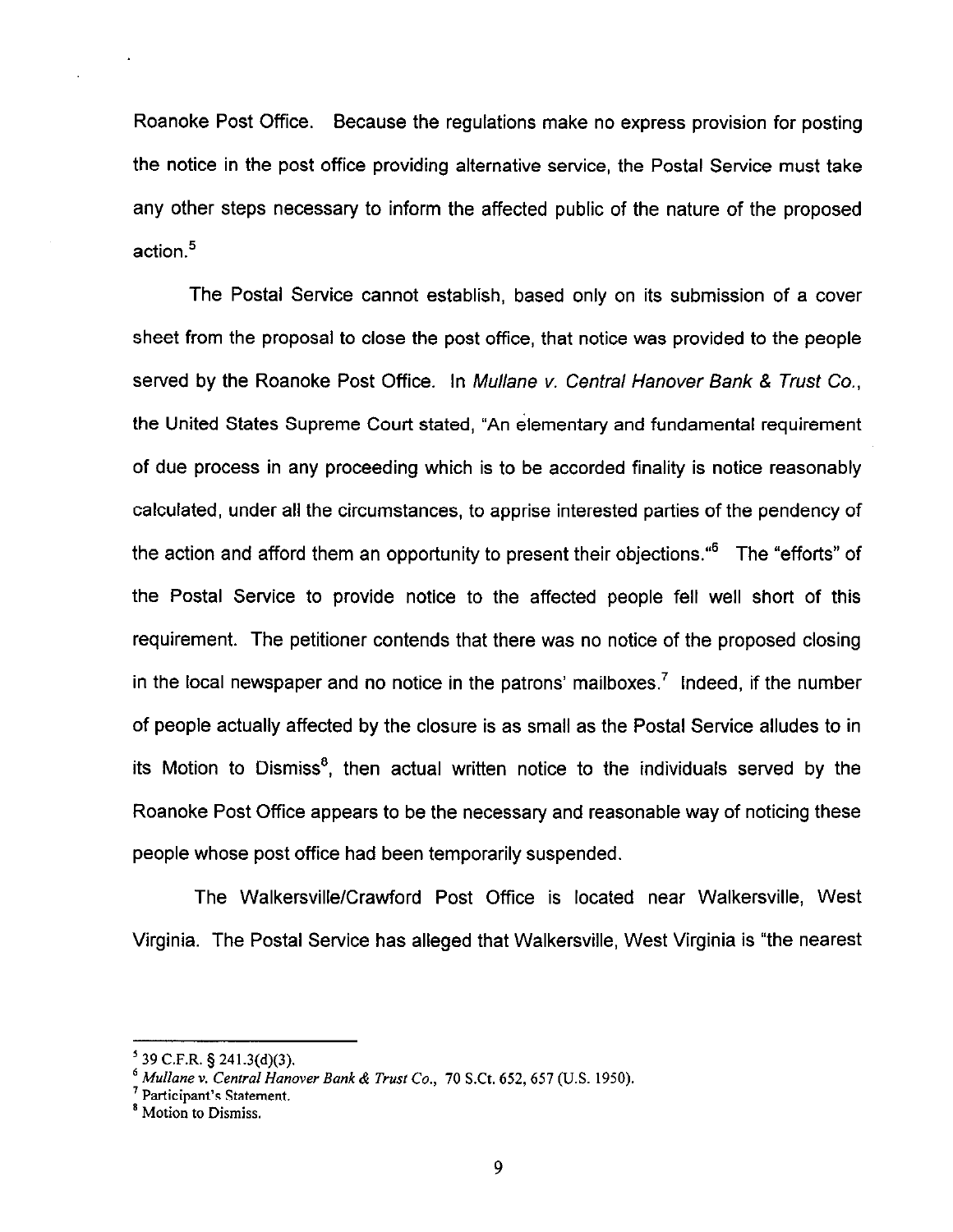large community" to Roanoke. $9$  The Postal Service conspicuously failed to note that Crawford and Walkersville are small towns that have no significant businesses to draw people to them and that are not near an interstate or commerce center.<sup>10</sup> The Postal Service also failed to point out that Roanoke is about the same distance from Walkersville as it is from Weston  $-$  the commerce center of the area.<sup>11</sup> Several patrons of the Roanoke Post Office notified the Postal Service that the Crawford Post Office was inconveniently located for Roanoke residents.<sup>12</sup> Crawford is located eight miles from Roanoke and Walkersville is located eleven miles from Roanoke,<sup>13</sup> so the inconvenience is even greater now that the post office is at Walkersville. Some patrons expressly stated that they did not use the Crawford Post Office or that they regularly used another post office or even a different delivery service because of the great inconvenience of the location of the Crawford Post Office.<sup>14</sup> Therefore, it is reasonable to conclude that the Postal Service had a good basis for knowing that posting the documents in the Walkersville/Crawford Post Office would not provide notice to the affected patrons. Even with this information available, the Postal Service took no other steps to insure that the patrons knew of its plan. Accordingly, there is no reasonable basis for assuming that posting a notice in the Walkersville/Crawford Post Office would notice those people served by the Roanoke Post Office of the planned closure.

Even if the WalkersvillelCrawford Post Office was found to be the proper location to post the notice, the Postal Service has failed to show that the notice was posted

<sup>&</sup>lt;sup>9</sup> Motion to Dismiss.

<sup>&</sup>lt;sup>10</sup> Exhibit 1-1; Item 23, p. 37, 133.

 $^{11}$  Exhibit I-1; Item 23, p. 37.

<sup>&</sup>lt;sup>12</sup> Item 10, p.2, 4, 6, 8, 12, 14, 18, 20, 22, 24, 34, 47, 44, 50, 55, 59, 77, 79, 82. See also Item 23, p. 37, 76, 80, 82, 92,95,99, 100, 107, 109, 114, 127, 129, 130, 135, 137, 138, 150, 151, 152, 162, 181, 184, 188, 194.  $13$  Item 21, p. 6.

<sup>&</sup>lt;sup>14</sup> Item 10, p. 4, 18, 36, 47, 50, 55, 59, 77, 82; Item 23, p. 135, 151, 194.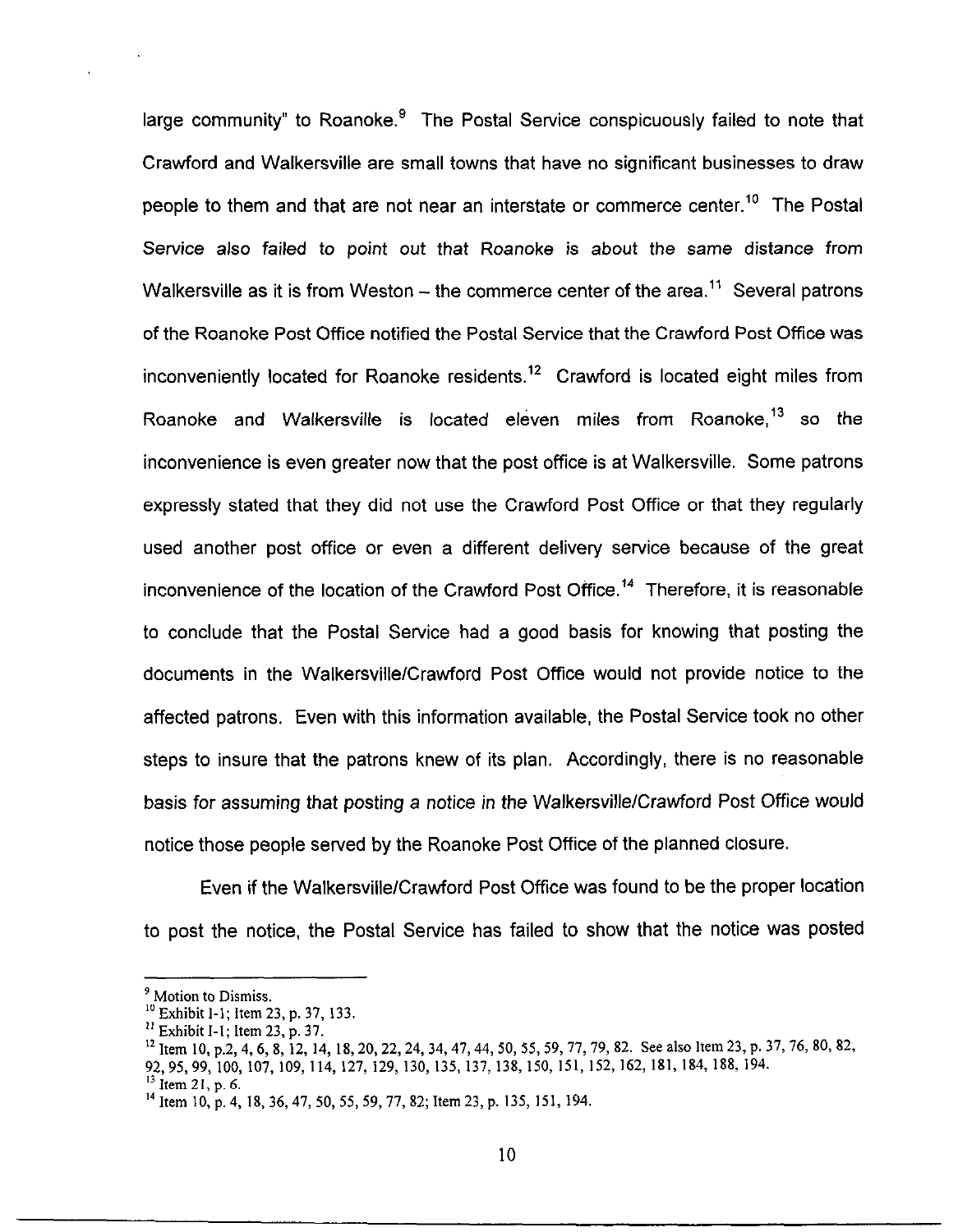prominently or that it provided the required information. The administrative record simply shows a date-stamped cover sheet from the alleged proposal posting.<sup>15</sup> There was no affidavit to show the manner or location in which the notice was posted.

#### NOTICE OF FINAL DETERMINATION

As was the case with the notice of the proposed action, the Postal Service failed to comply with its mandatory duty to provide proper notice of its Final Determination. The Postal Service must post a copy of the Final Determination prominently in the affected post office.<sup>16</sup> The Final Determination was allegedly posted in the Walkersville/Crawford Post Office<sup>17</sup> rather than the affected post office, there is no affidavit or supporting documentation to establish the manner or location in which the notice was posted and there is no evidence to establish that the Postal Service took the steps necessary to insure that the people served by the Roanoke Post Office were aware of the action proposed by the Postal Service. Therefore, notice of the Final Determination was not proper.

The time for filing an appeal of a final determination runs thirty (30) days after the proper notice of the Final Determination.<sup>18</sup> The post office cannot be discontinued any less than sixty (60) days after proper notice has been given.<sup>19</sup> Because proper notice was not provided, the time for filing an appeal did not begin to run, and implementation of the closure was improper.

<sup>&</sup>lt;sup>15</sup> Item 37.

<sup>&</sup>lt;sup>16</sup> 39 C.F.R. § 241.3(g)(1)(i

<sup>&</sup>lt;sup>17</sup> Motion to Dismiss.

 $^{\rm 18}$  39 U.S.C 5 404(b)(S).

<sup>.&</sup>lt;br>. 39 C.F.R. 5 241.3(g)(2).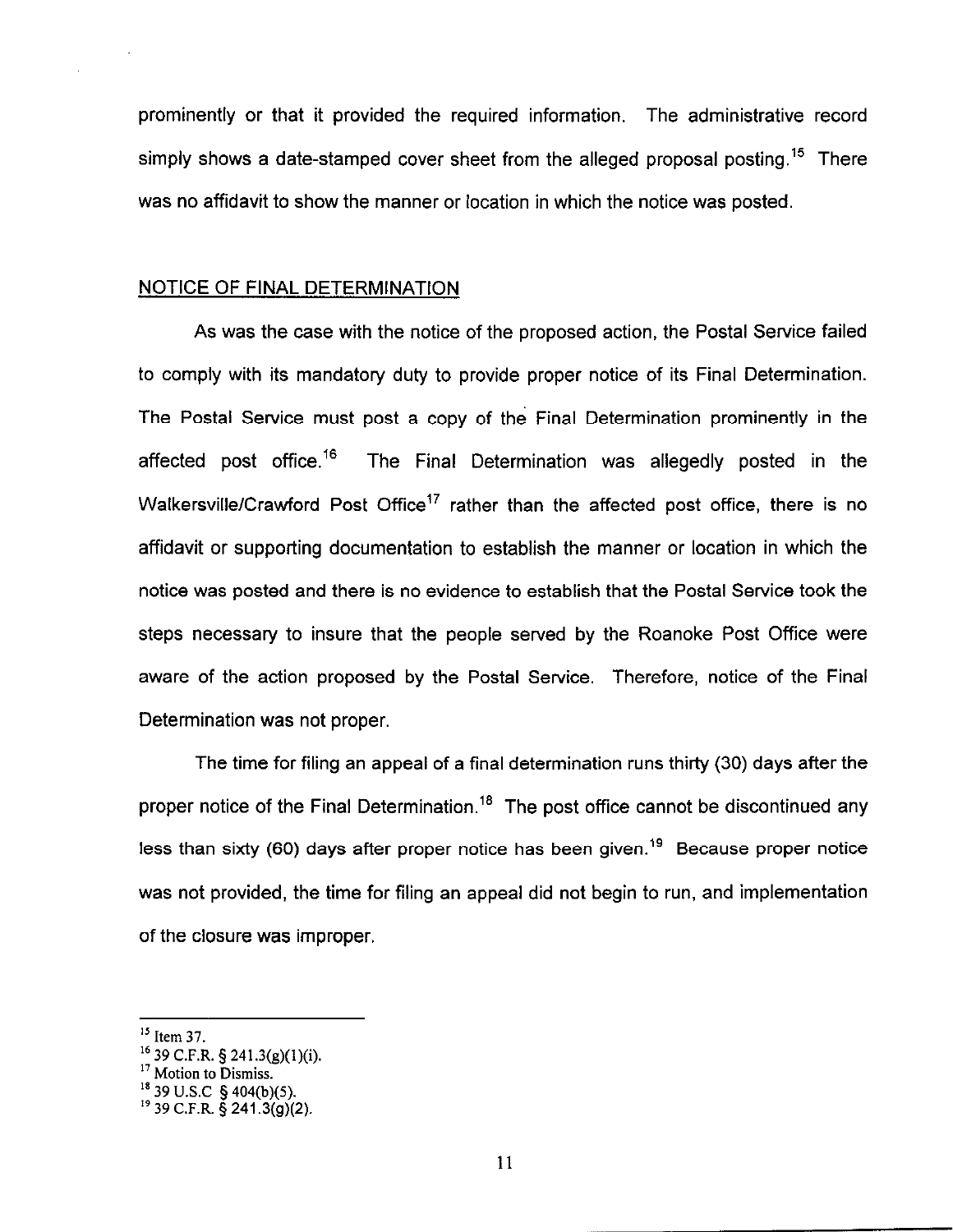#### BASIS FOR FINAL DETERMINATION

In making a determination whether or not to close a post office, the Postal Service must consider 1) the effect on the community; 2) the effect on employees of the post office; 3) compliance with the policy, set forth in 39 U.S.C. § 101(b), of providing a high level of postal service to rural patrons; 4) the economic savings to the Postal Service; and 5) any other factor the Postal Service determines is necessary.<sup>20</sup> Nothing in the regulations suggests that the Postal Service can disregard consideration of any of the specifically listed factors. A determination of the Postal Service to close a post office must be based on substantial evidence.  $2<sup>1</sup>$  Substantial evidence is "more than a mere scintilla. It means such relevant evidence as a reasonable mind might accept as adequate to support a conclusion." $2^2$  The Postal Service failed to show by substantial evidence that it considered the community effect that closure would have. The postal statute also requires that the final determination of the Postal Service be neither arbitrary nor capricious.<sup>23</sup> In this case, the final determination of the Postal Service is both arbitrary and capricious and without support of substantial evidence.

During the appeal of the 1984 closure determination, one disgruntled patron of the Roanoke Post Office indicated that he was "appalled at the fraudulent and underhanded action the post service is taking in efforts to close the post office at Roanoke, West Virginia, zip 26423.<sup>"24</sup> Although the intervenor is not alleging fraud on the part of the Postal Service, the record shows that the Postal Service has misrepresented the evidence to support its agenda of closing the post office. In its

 $^{20}$  39 U.S.C  $\frac{5}{9}$  404(b)(2)(A); 39 C.F.R.  $\frac{5}{9}$  241.3(a)(2).

<sup>&</sup>lt;sup>21</sup> 39 U.S.C  $\check{S}$  404(b)(5)(C).

 $^{22}$  Richardson v. Perales, 402 U.S. 389, 401 (1971)

 $^{23}$  39 U.S.C § 404(b)(5)(A).

 $^{24}$  Item 23, p. 37.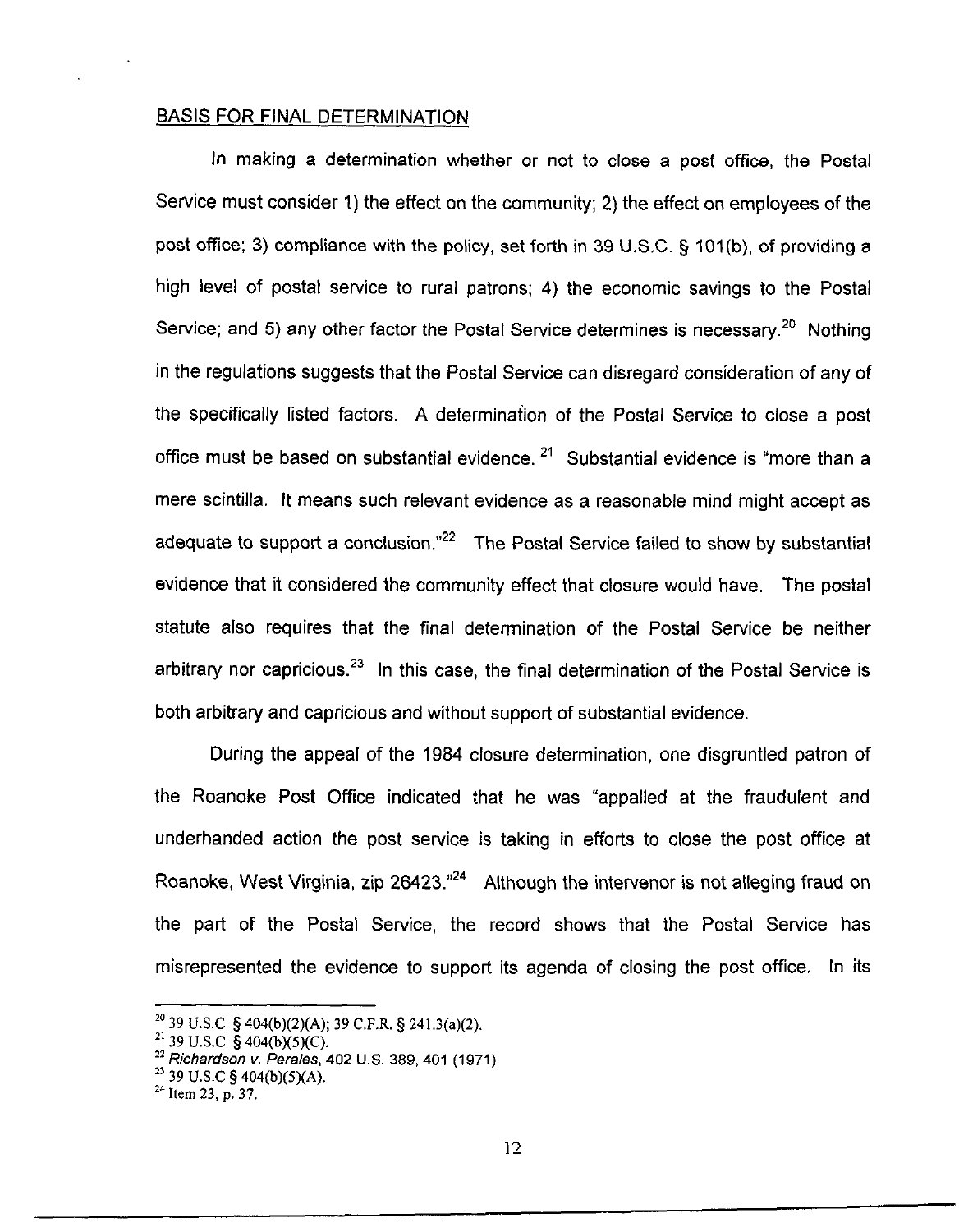revised proposal, the Postal Service stated that forty-three of the sixty-one responses to questionnaires in 1983 were favorable to discontinuance.<sup>25</sup> A review of the questionnaire and the actual responses on the completed questionnaires shows that this representation is blatantly false.<sup>26</sup> The questionnaire does not ask the patrons to comment on whether or not the Roanoke Post Office should be closed, and most of the "favorable" responses make no comment for or against closure. If the Postal Service was sincere about its desire to have the patrons of the Roanoke Post Office give their opinion regarding closure, then all it would' have had to do was insert one short sentence in its questionnaire  $-$  "Do you think the Roanoke Post Office should be closed?" The absence of this specific question suggests that the Postal Service did not actually want written documentation of the opinions of the postal patrons on this issue.

The administrative record shows that the determination is not based on relevant evidence. After the 1984 determination was set aside, the Postal Service implicitly acknowledged, in an internal memorandum, that patrons had not been adequately apprised of the closure and that the final determination did not address the then current status of the Roanoke area.<sup>27</sup> The memo suggested that a new questionnaire should be sent out before closure was attempted again. $28$  Apparently in the decade that passed between the memo and the new push to close the Roanoke Post Office, the Postal Service forgot the deficiencies of the 1984 closure attempt. The result is that the 1998 determination is no more proper than the one made in 1984. The Postal Service ignored, almost completely, the fact that the revised proposal to close the post office

 $^{25}$  Item 37, p, 2.

 $26$  Item 10.

 $^{27}$  Item 23, p. 1.

 $^{28}$  Id.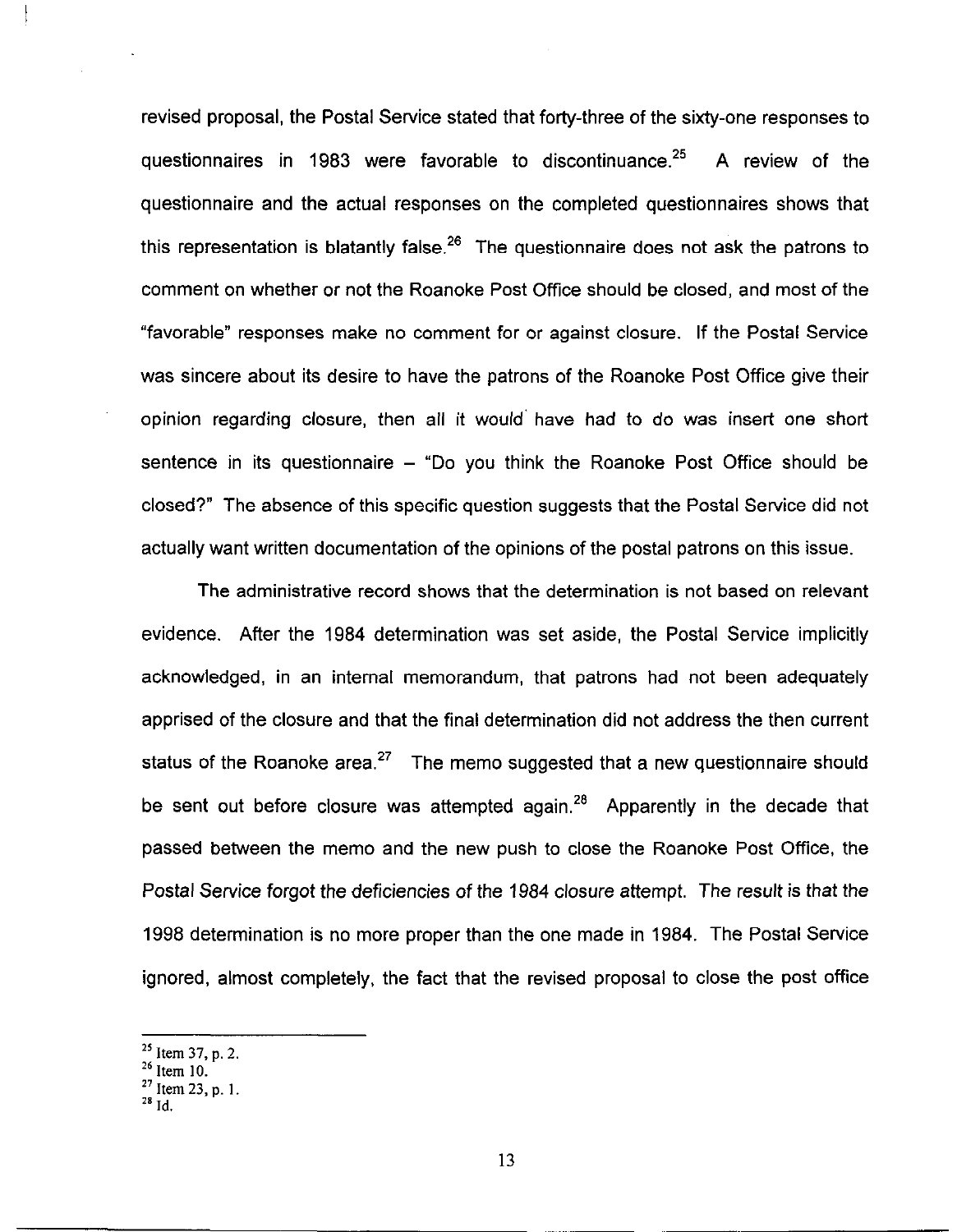was made in the late 1990s, not in the early 1980s. No efforts were made to solicit current community opinions. The only community input referred to in the revised proposal is the information regarding the responses received from the 1983 questionnaire.<sup>29</sup> The Postal Service did have other evidence before it showing community sentiment that, while many years old, was still more contemporaneous than the evidence the Postal Service relied upon and distorted. That evidence included the one hundred plus letters from Roanoke Post Office patrons who opposed closure.<sup>30</sup> The Postal Service did not even mention these letters in the Revised Proposal. Despite the existence of over one hundred letters opposing closure and despite the misrepresentation regarding the responses to the 1983 questionnaires, the Postal Service found that one of the deciding factors for the closure determination was "that the majority of affected customers favor permanent discontinuance of the Roanoke, WV Post Office."<sup>31</sup> A finding based on a false premise is clearly improper. The Postal Service did mention the letters obtained during the appeal in the final determination; $32$ however, it is clear from the revised proposal that the decision had already been made to close the post office and it did not matter what the community effect would be. The Postal Service's solution to customer's concerns about mailing packages was to simply leave the package and money at the rural mailbox for pick-up by rural delivery.<sup>33</sup> This solution might have been something patrons would have felt safe doing in the 1960s or 1970s but the determination was made in 1998 and the risk of theft is dramatically

 $\frac{1}{2}$ 

 $^{29}$  Item 37, p. 2.

 $\rm{^{30}}$  Item 23.

<sup>&</sup>lt;sup>31</sup> Item 37, p. 6.

 $32$  Item 44.

<sup>33</sup> Item 44, p. 4.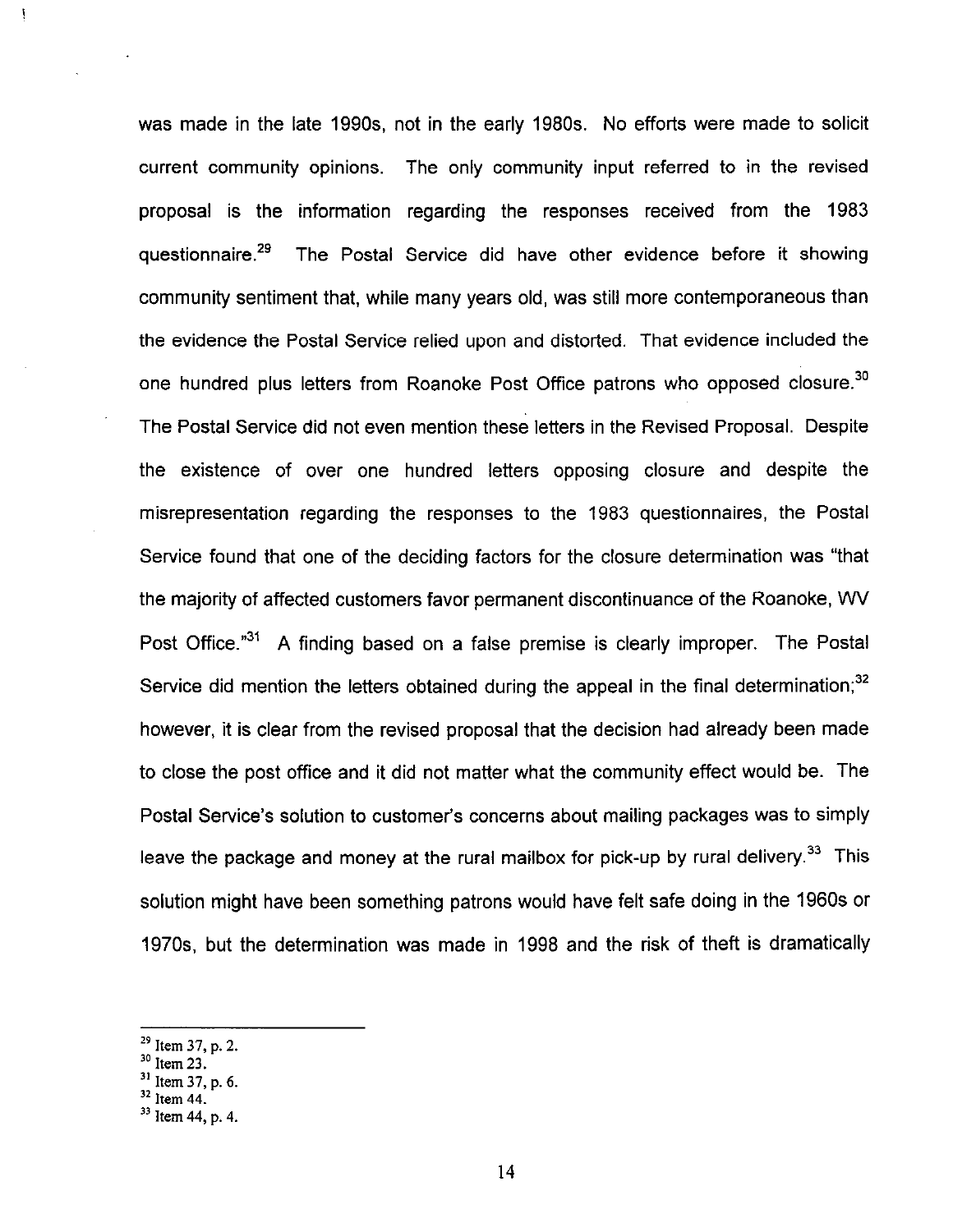increased. This is a poignant example of how the final determination of the Postal Service is unreasonable and out of touch with current community needs,

The Postal Service implies that the dam project depleted the community in the early 1980s.<sup>34</sup> However, it is apparent that the Postal Service showed no interest in determining the current status of patrons being served. District Post Office Review Coordinator Sheryl Webb completed a Post Office Closing or Consolidation Proposal Fact Sheet on October 8, 1996.<sup>35</sup> In reporting the number of customers served, Ms. Webb used the number from 1982, with no mention of the number of patrons who had a Roanoke address a post office box at another post office in 1996. The Walkersville postmaster completed a Community Survey Sheet on October 31, 1996.<sup>36</sup> The Survey Sheet asked specifically for "population growth trends and projections" and "business growth trends." The postmaster failed to provide this information, choosing to leave the questions unanswered. The Postal Service did acknowledge that two businesses existed in the community at the time - Lakeside Grocery and Stonewall Jackson Lake State Park.<sup>37</sup> What the Postal Service failed to mention was the growth expected in the area as a result of the Park. In 1984, West Virginia State Senator William R. Sharpe advised the Postal Rate Commission that new residences and new businesses were being established in the area.<sup>38</sup> Senator Sharpe went on to state that the Army Corps of Engineers projected that more than a million people would use the area annually after the project was completed.<sup>39</sup> Developer J. Rudy Henley described a \$50 million

 $34$  Motion to Dismiss; Item 37, p. 4; Item 44, p. 6.

 $\rm$ <sup>33</sup> Item 30.

 $36$  Item 29.

 $3^7$  Item 28, p. 1; Item 30; Item 37, p. 5; Item 44, p. 6.

 $38$  Item 23, p. 44.

 $39$  Item 23, p. 44.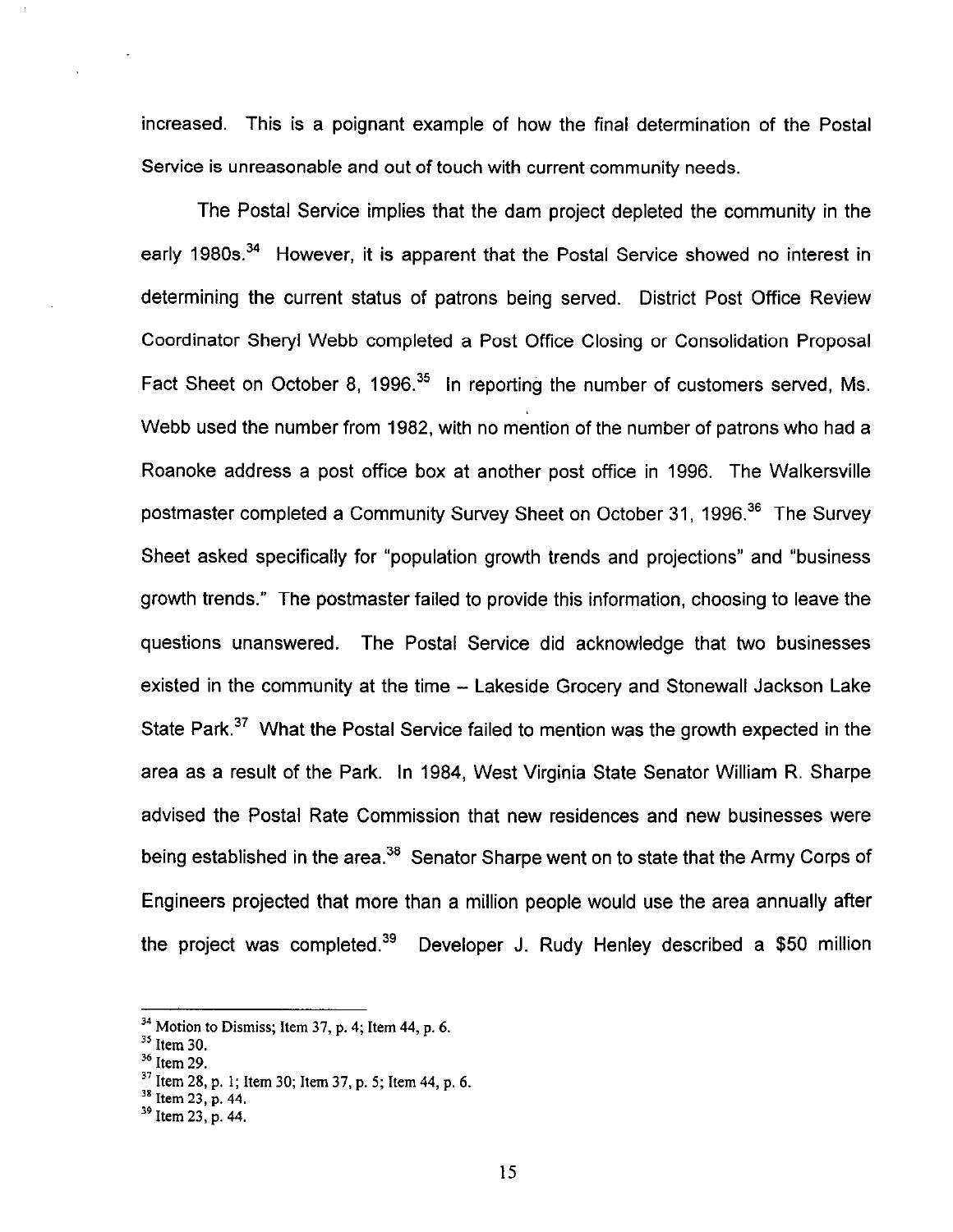development at the park that included construction of a lodge, cabins, new campsites, an 18-hole golf course, and a conference center.<sup>40</sup> Senator Sharpe's 1984 figures regarding expected use of the park are corroborated by the recent news release from Benchmark Hospitality.<sup>41</sup> Consideration of a development of this size right in the middle of the area served by the Roanoke Post Office, along with its expected impact on the surrounding area, certainly should have been a factor that was considered in determining the effect closure would have on the community. The Postal Service's failure to discuss the impact of the park development makes the closure determination arbitrary and capricious.

It would not be fair to say that the Postal Service relied upon absolutely no current information. In 1984, the Final Determination did note that the annual net savings would be  $$21,271.<sup>42</sup>$  In 1998, the Postal Service pointed out that the annual net savings had increased to \$43,668.<sup>43</sup> In view of the Postal Service's failure to obtain updated community opinion by reasonable means such as sending out questionnaires specifically inquiring about closure, its failure to consider the current population of the Roanoke area along with expected growth, and its failure to utilize reasonable steps to make sure that patrons knew of the renewed closure efforts, the use of the updated savings figures suggests that the final determination was not based upon the proper factors, but rather upon a one-sided effort to obtain closure of the Roanoke, WV Post Office.

<sup>4</sup>o Exhibit 1-4.

<sup>&</sup>lt;sup>41</sup> Exhibit I-5.

 $42$  Item 21, p. 7. p.

<sup>&</sup>lt;sup>43</sup> I Item 44, p, 7.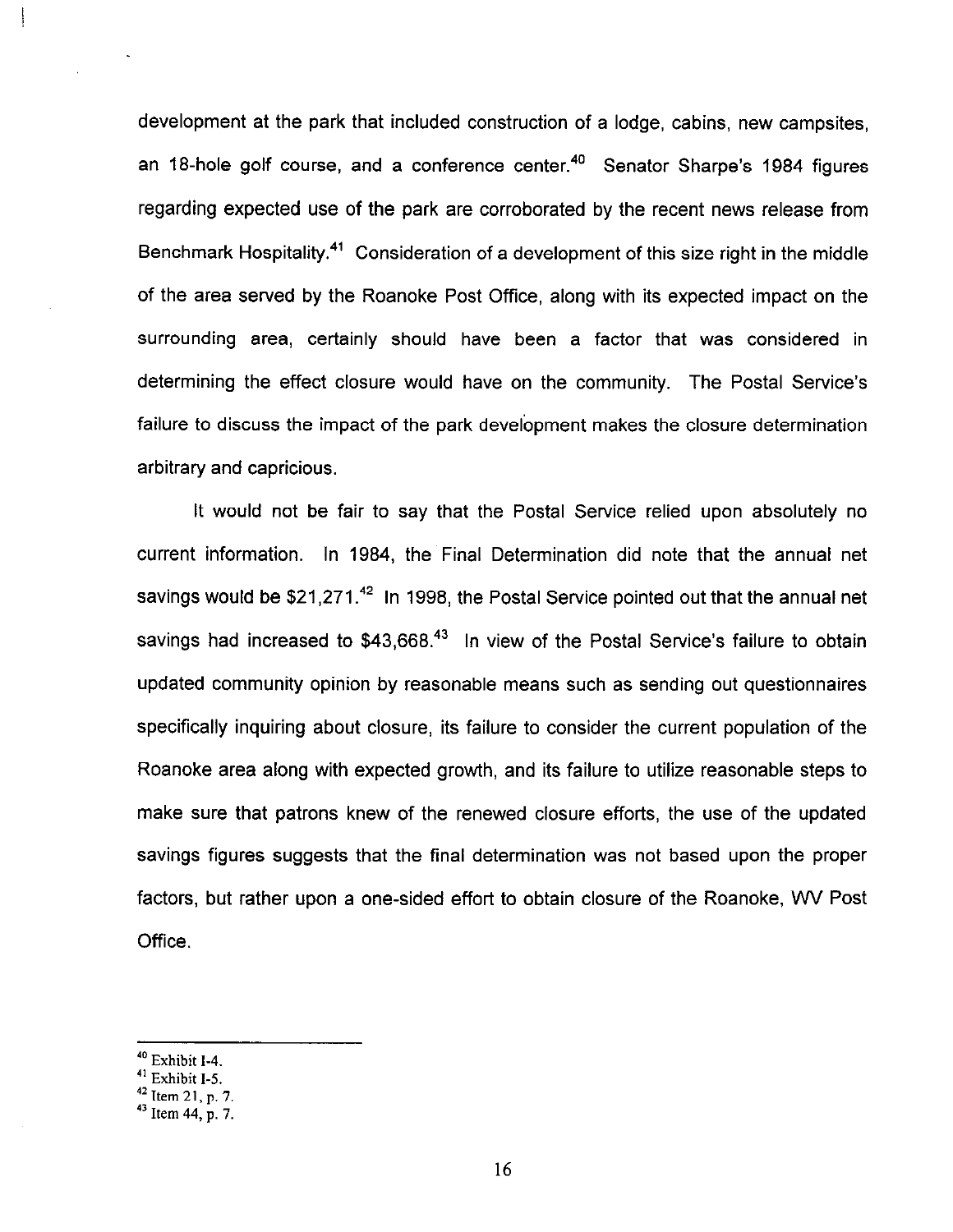The record makes it clear that the Postal Service did not take the steps necessary to inform the affected people of its planned actions, so no input was received from those people. Any final determination made without considering who would be affected and without considering input from those affected patrons, in light of the lack of proper notice, would obviously be arbitrary and capricious. Moreover, the Postal Service failed to support its decision with substantial evidence.

 $\ddot{\phantom{a}}$ 

 $\mathcal{L}^{\mathcal{L}}$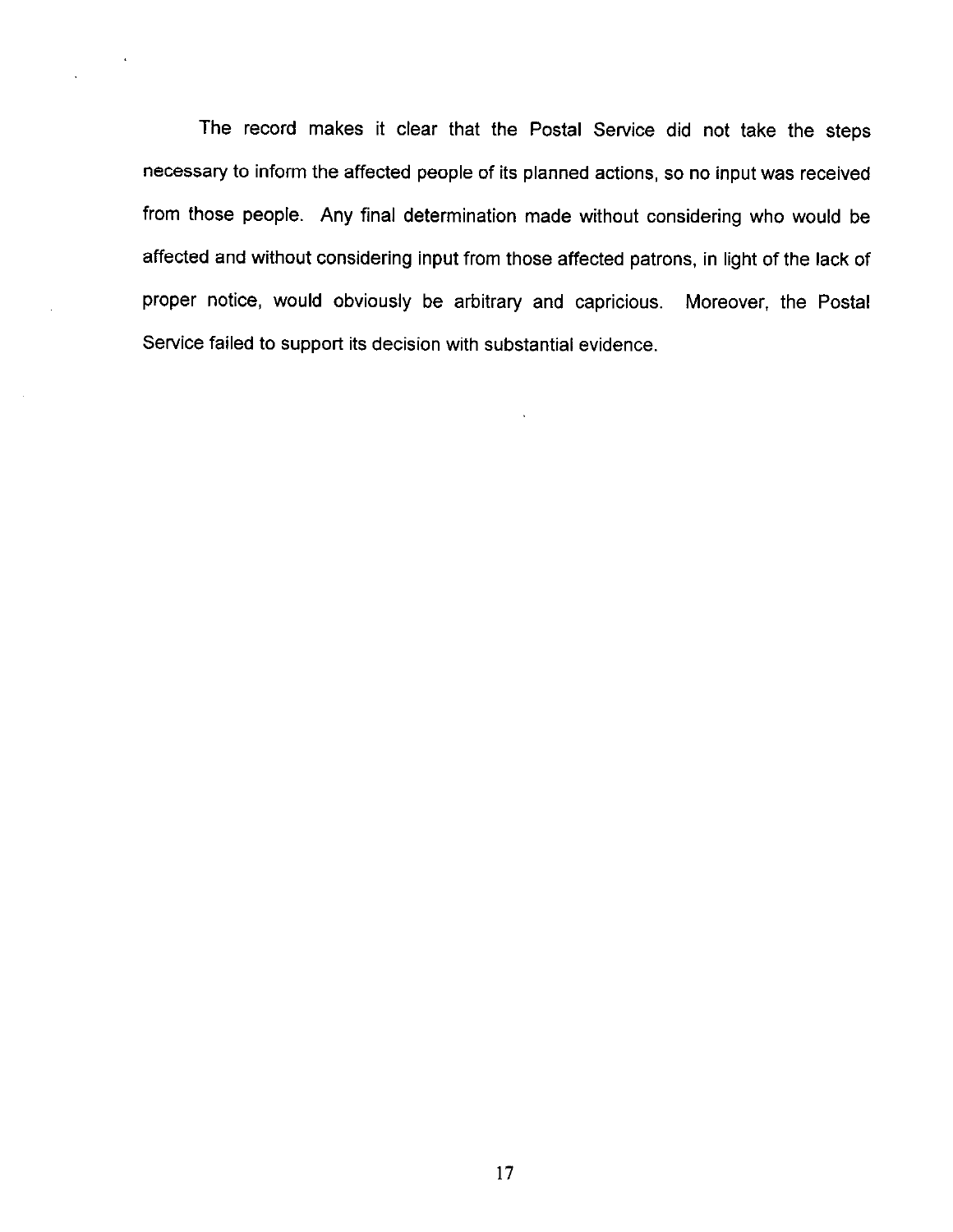#### PROPOSED HOLDING

The final determination of the Postal Service to close the Roanoke, West Virginia Post Office is arbitrary, capricious, an abuse of discretion, and otherwise not in accordance with the law; the final determination was made without observance of the procedure required by law; and the final determination is not supported by substantial evidence in the record. Therefore, the matter should be returned to the Postal Service for further consideration. Furthermore, the final determination of the Postal Service should be suspended pending the final disposition of the appeal.

Respectfully submitted,

OLIVER R. POSEY Intervenor By counsel

&&/

Clinton G. Bush WV State Bar ID No.: 6555 Wilson & Bailey 122 Court Avenue P. 0. Box 1310 Weston, WV 26452 (304) 269-1311 (telephone) (304) 269-l 315 (facsimile)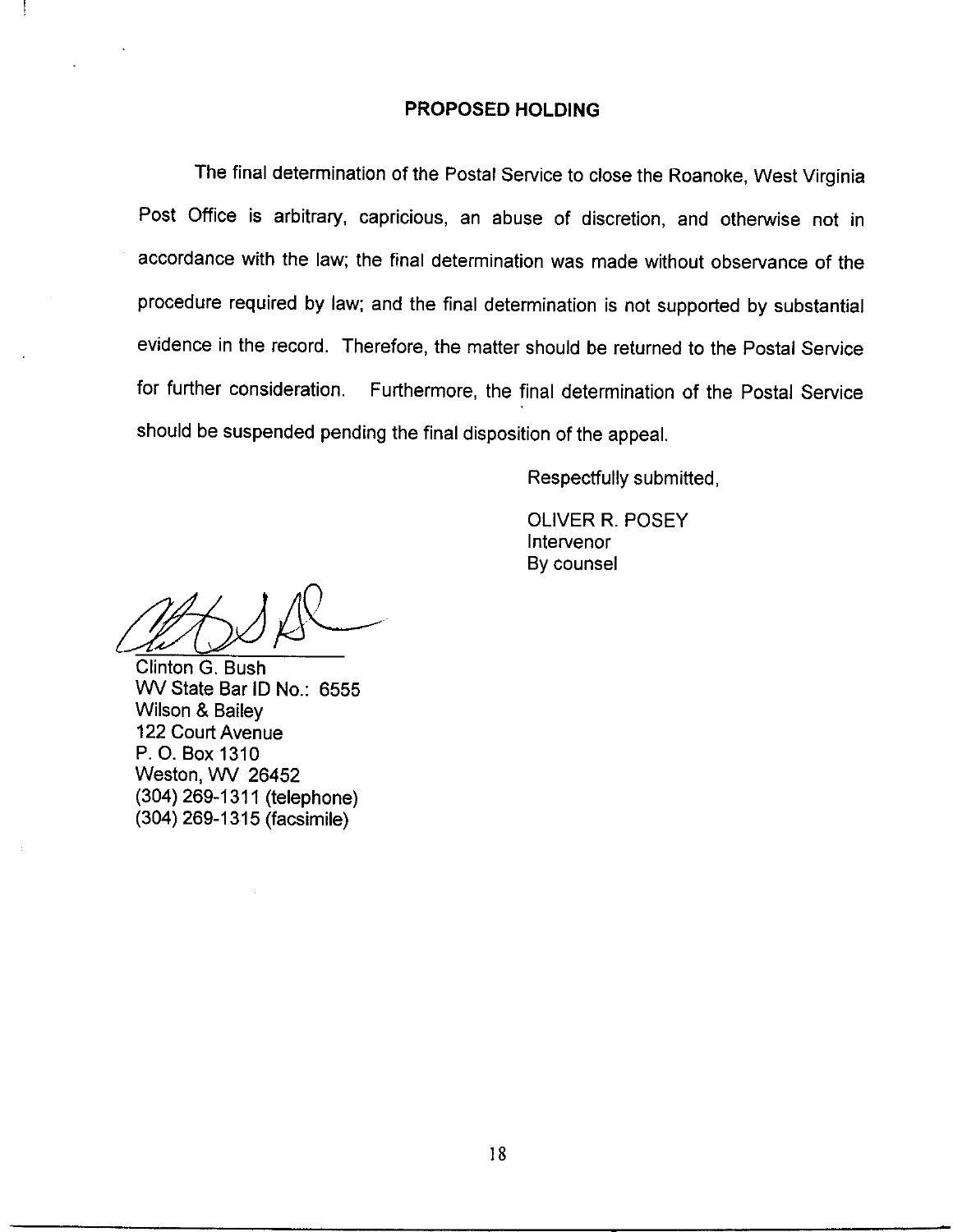

COMMERCIAL AND INVESTMENT BROKERAGE . CONSULTING . DEVELOPMENT . MANAGEMENT

March 3. 2000

Robin Poling Administrative Assistant Lewis County Commission Post Office Box 466 Weston, WV 26542

## Re: Stonewall Jackson Lake State Park

Dear Robin:

The Stonewall Jackson Lake State Park Project is located approximately six miles south of Weston and approximately one and one half miles off Interstate 79 at exit 91. The Lake itself is approximately 2,650 acres and the adjacent managed wildlife area contains approximately 15,000 acres. The new state park resort will provide a major recreational component centered in the rural area of Roanoke, West Virginia. Because of the proximity of the recreational area close to the major north/south thoroughfare of l-79, we believe this will have a significant impact not only on tourist traffic, but also on other economic activity in the immediate area.

The initial phase of our development at Stonewall Jackson Lake includes a 196 unit lodge, ten cabins, and approximately 100 campsites, along with an 18-hole signature golf course, conference center, spa, clubhouse, 374 slip marina, day use area and other similar resort amenities. Our project development costs will total approximately \$50 million in addition to the \$40 million that has already been expended by the State of West Virginia and the U.S. Army Corp of Engineers on recreational facilities at the Roanake Bay area. The projected opening date for the facility is May, 2001. The projected annual occupancy for the lodge, cabins and campgrounds is in the 70% range. As these statistics indicate, it is anticipated that there will be a significant amount of human traffic generated by the project.

Because of the amount of activity, it would be helpful to our operation if there were a nearby Post Office. This would be convenient not only for guests and staff, but also for people who live in the immediate area. We anticipate that a large volume of business mail will be generated as well as personal mail from conference attendees and guests. We would be pleased to cooperate with your offices as well

#### Exhibit I-4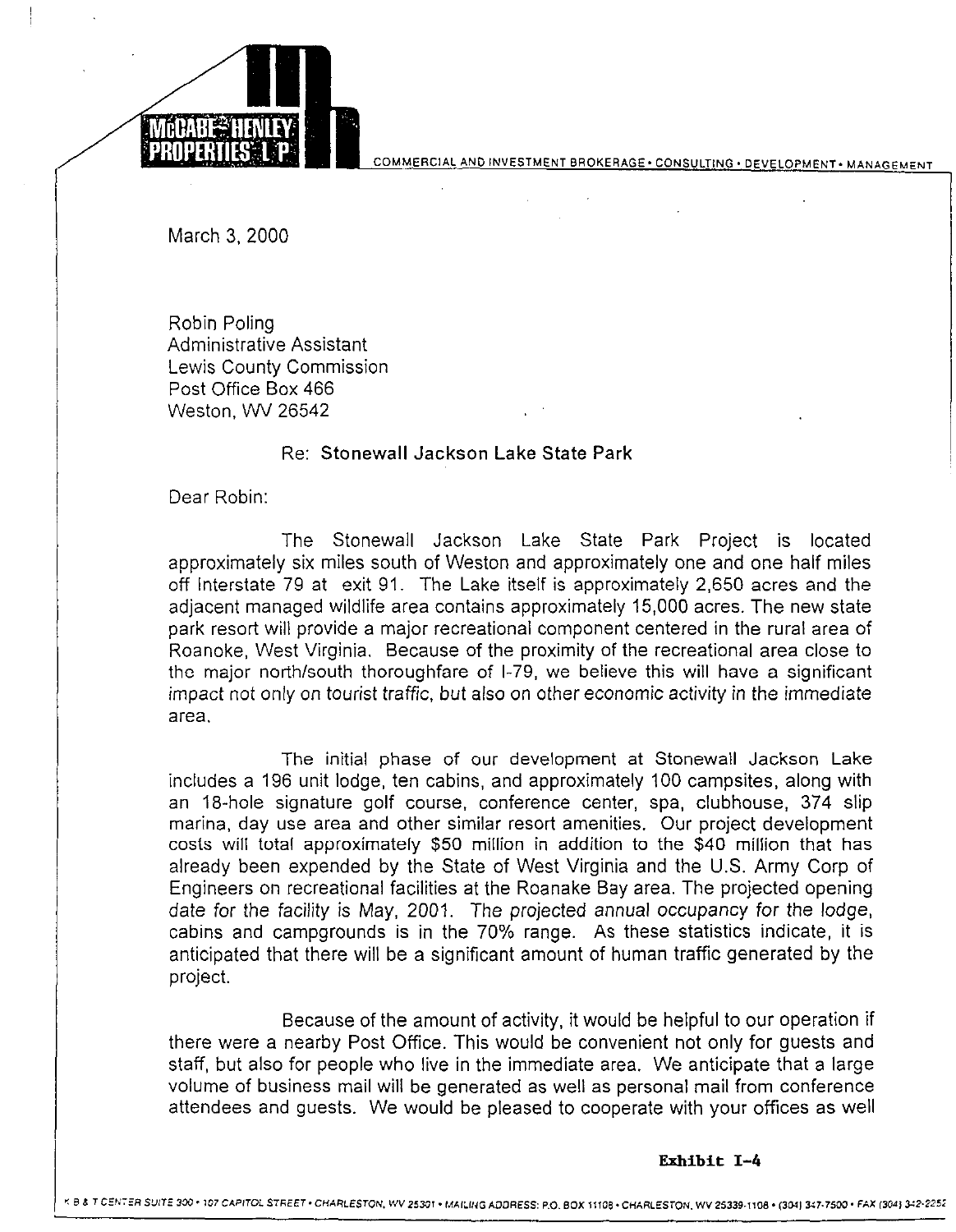as the United States Post Office to explore any possibilities that would enable the establishment of United States Postal Service facilities near the entrance to the Park, Currently postal service customers must travel some distance to a Post Office. We believe that a Post Office near the Park will enhance the services available, and will be a tremendous convenience to the local community as well as to the visitors

If you need further information, please feel free to contact me at 3041347-7520.

Sincerely,

J. Rudy Henley McCabe Henley Properties L. P. Project Developer Stonewall Jackson Lake State Park

JRH/ps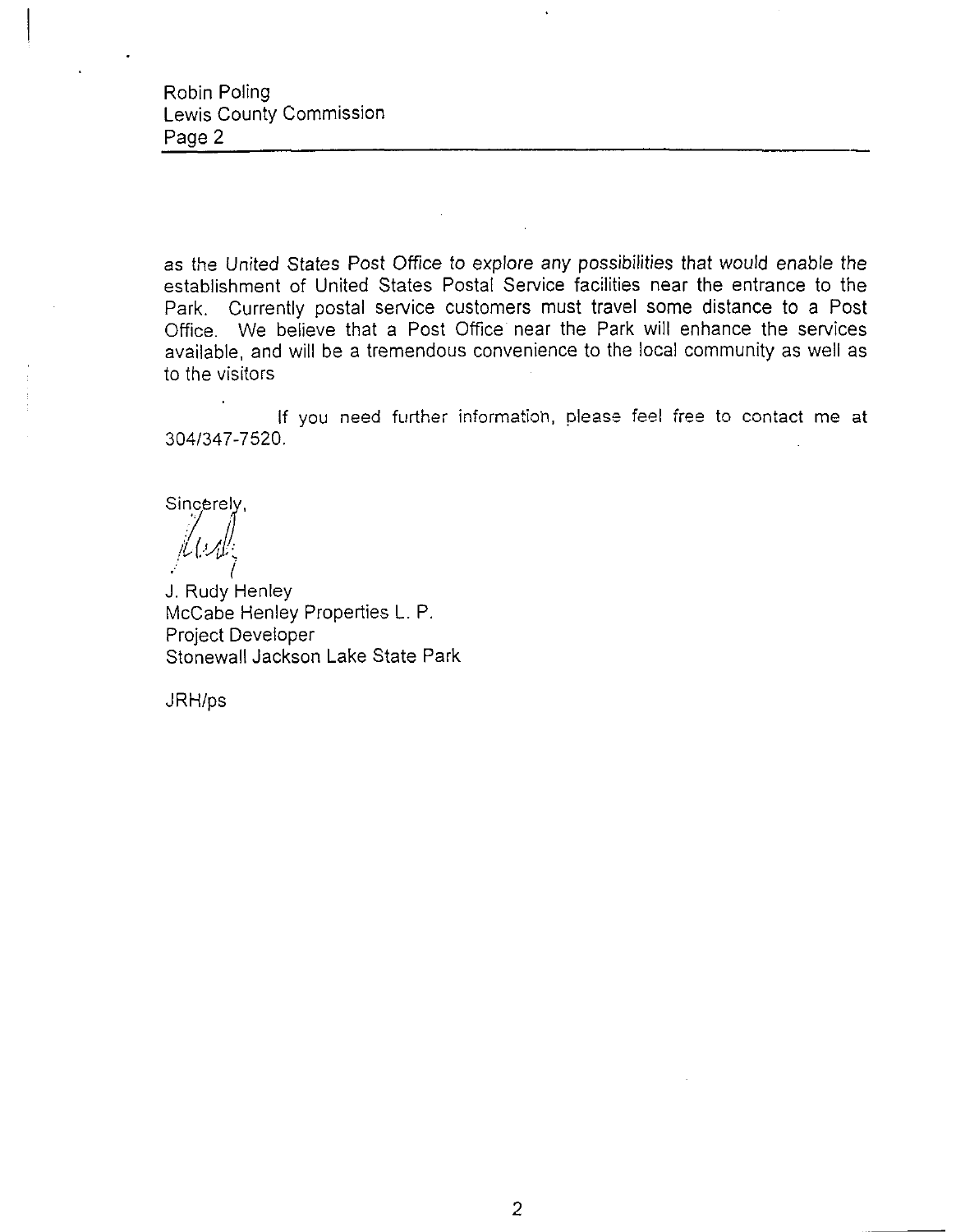# **NEWS RELEASE**



contact: John H. Brown Brown Communications Charleston, WV 25362 (304) 342-3348/(304) 342-6905-h browncom@aol.com

Far Immediate Release

## Official Groundbreaking Held for New Resort at Stonewall Jackson Lake State Park

#### Senator Byrd Honored at Event

Roanoke, West Virginia (July 6) - Senator Robert C. Byrd, Governor Cecil H. Underwood and other state dignitaries gathered today at Stonewall Jackson Lake State Park to celebrate the official groundbreaking of the new \$50 million resort and conference center currently under construction. Benchmark Hospitality, of The Woodlands, Texas, will operate the resort.

Rudy Henley, a partner with McCabe-Henley-Durbin and the primary developer of the project, said, "This celebration is to recognize the efforts of Senator Byrd, the state of West Virginia, and many other organizations and individuals who have worked tirelessly over the years to make this project a reality."

John Rader, Director of the WV Division of Natural Resources, noted that the project can serve as a model on how the state can work with a private developer to create a worldclass resort.

"This one-of-a-kind public/private partnership will create hundreds of new jobs, infuse millions of dollars in economic development into Lewis County and Central West Virginia, and will result in a resort that will serve millions of visitors from throughout the eastern part of the nation," he said.

Henley said that West Virginia Governors, both past and present, the state's Congressional delegation, many West Virginia Legislators, particularly those representing Lewis County, and local community groups, such as the Stonewall Jackson Lake Advisory Committee, have played key roles in assuring the successful development of the resort.

# more #

Exhibit I-5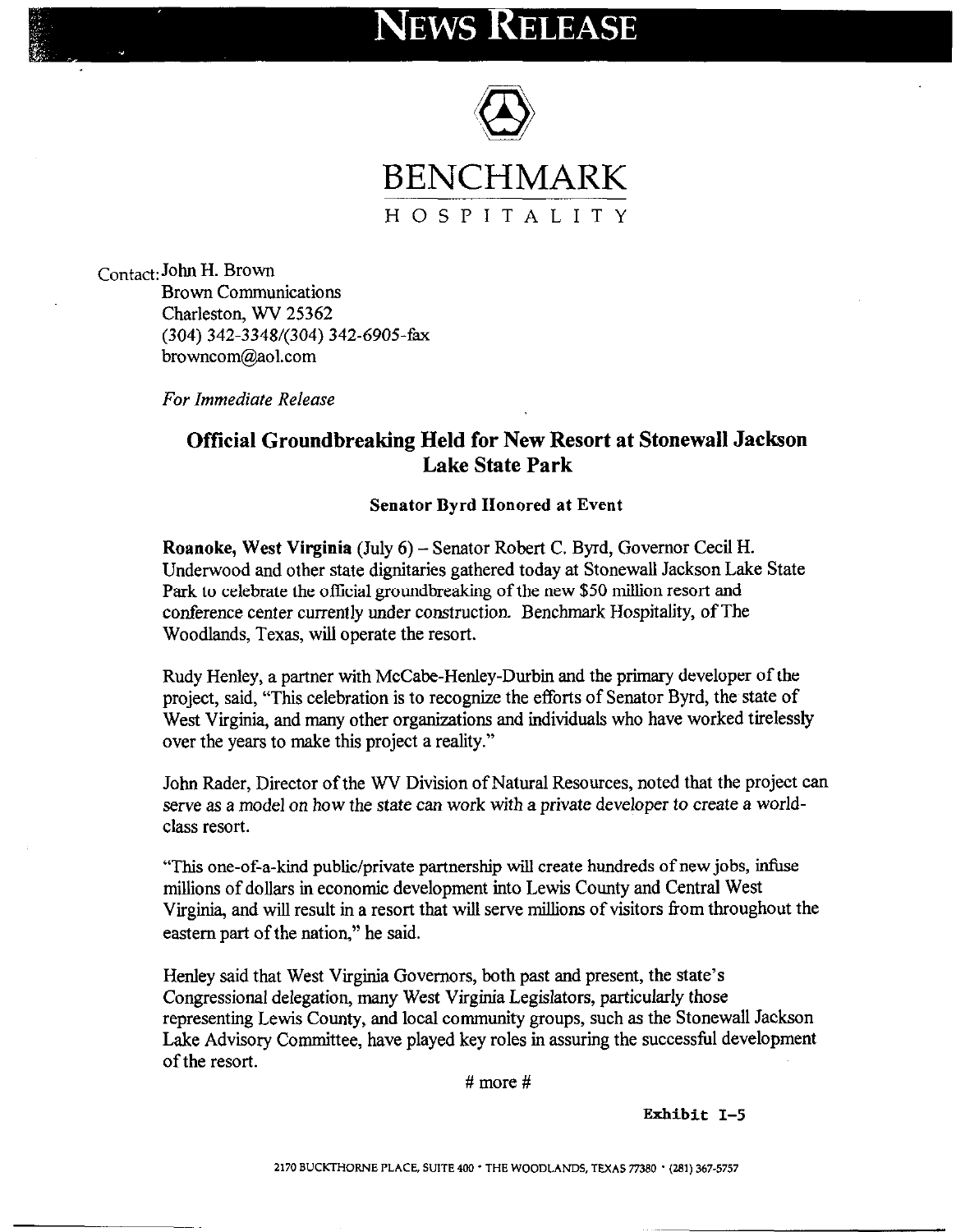#### 2-2-2-2

"Senator Byrd," Henley said, "is the person who made this project possible." He said that through Byrd's efforts the state will be able to pay off its debt to the U.S. government for the original project cost by getting credit for its investment in the new and greatly expanded resort.

Henley said, "this is a project where everyone wins and it is a remarkable, yet typical, example of how the Senator works."

Benchmark Hospitality will operate the 2000-acre lakeside resort complex which will include a 196-guest room lodge with conference center, restaurants, complete fitness center and swimming pool. Other amenities will include guest cottages, additional camping area, and an 1 S-hole championship golf course. The project is scheduled to be completed in the spring of 2001.

With headquarters in The Woodlands, Texas, Benchmark Hospitality is a recognized leader in resort, conference center, and conference hotel management. For information on Benchmark Hospitality visit their website at www.benchmark-hospitality.com.

#30#